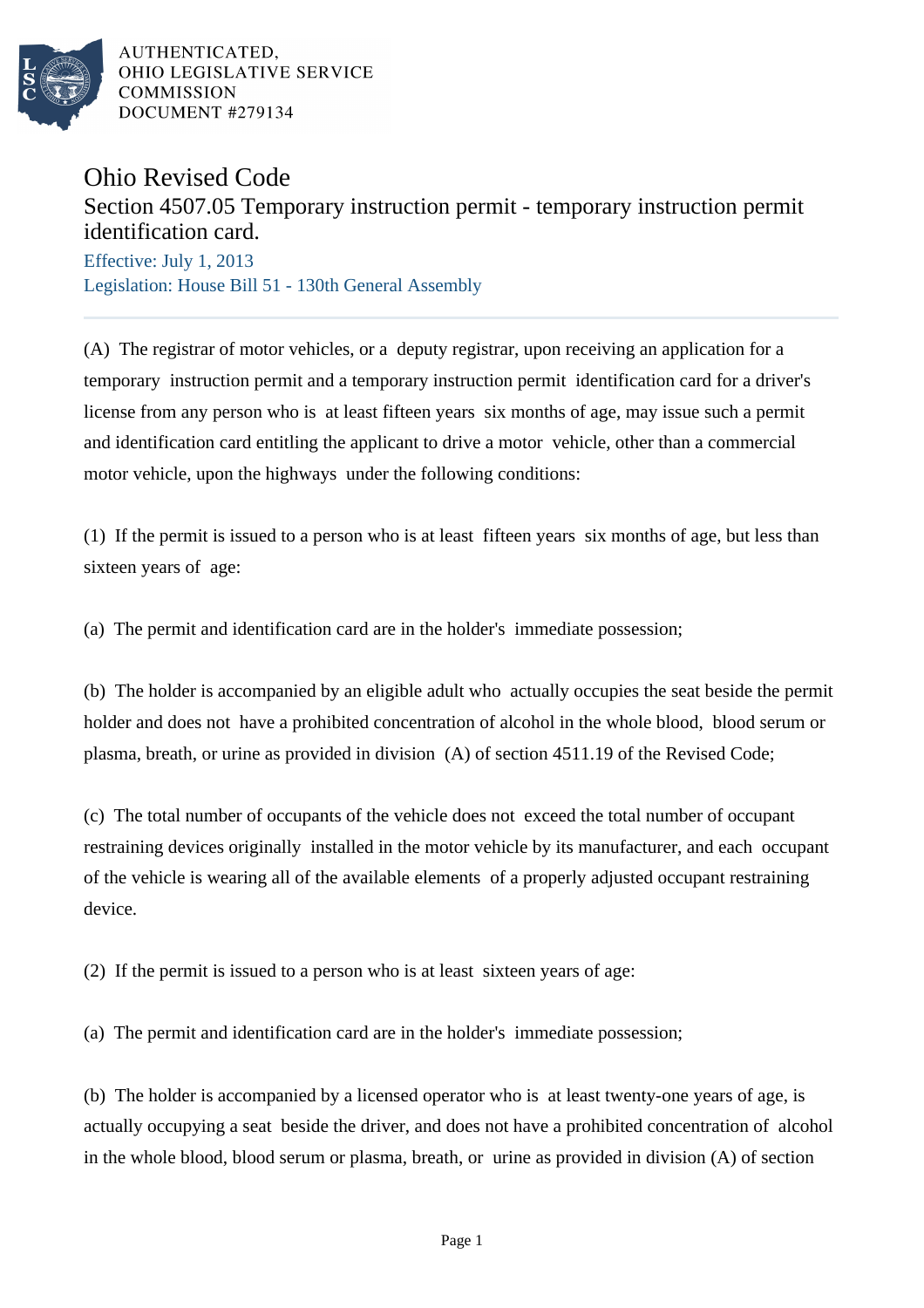

AUTHENTICATED, OHIO LEGISLATIVE SERVICE COMMISSION DOCUMENT #279134

4511.19 of the Revised Code;

(c) The total number of occupants of the vehicle does not exceed the total number of occupant restraining devices originally installed in the motor vehicle by its manufacturer, and each occupant of the vehicle is wearing all of the available elements of a properly adjusted occupant restraining device.

(B) The registrar or a deputy registrar, upon receiving from any person an application for a temporary instruction permit and temporary instruction permit identification card to operate a motorcycle or motorized bicycle, may issue such a permit and identification card entitling the applicant, while having the permit and identification card in the applicant's immediate possession, to drive a motorcycle under the restrictions prescribed in section 4511.53 of the Revised Code, or to drive a motorized bicycle under restrictions determined by the registrar. A temporary instruction permit and temporary instruction permit identification card to operate a motorized bicycle may be issued to a person fourteen or fifteen years old.

(C) Any permit and identification card issued under this section shall be issued in the same manner as a driver's license, upon a form to be furnished by the registrar. A temporary instruction permit to drive a motor vehicle other than a commercial motor vehicle shall be valid for a period of one year.

(D) Any person having in the person's possession a valid and current driver's license or motorcycle operator's license or endorsement issued to the person by another jurisdiction recognized by this state is exempt from obtaining a temporary instruction permit for a driver's license and from submitting to the examination for a temporary instruction permit and the regular examination for obtaining a driver's license or motorcycle operator's endorsement in this state if the person does all of the following:

(1) Submits to and passes vision screening as provided in section 4507.12 of the Revised Code;

(2) Surrenders to the registrar or deputy registrar the person's driver's license issued by the other jurisdiction; and

(3) Complies with all other applicable requirements for issuance by this state of a driver's license,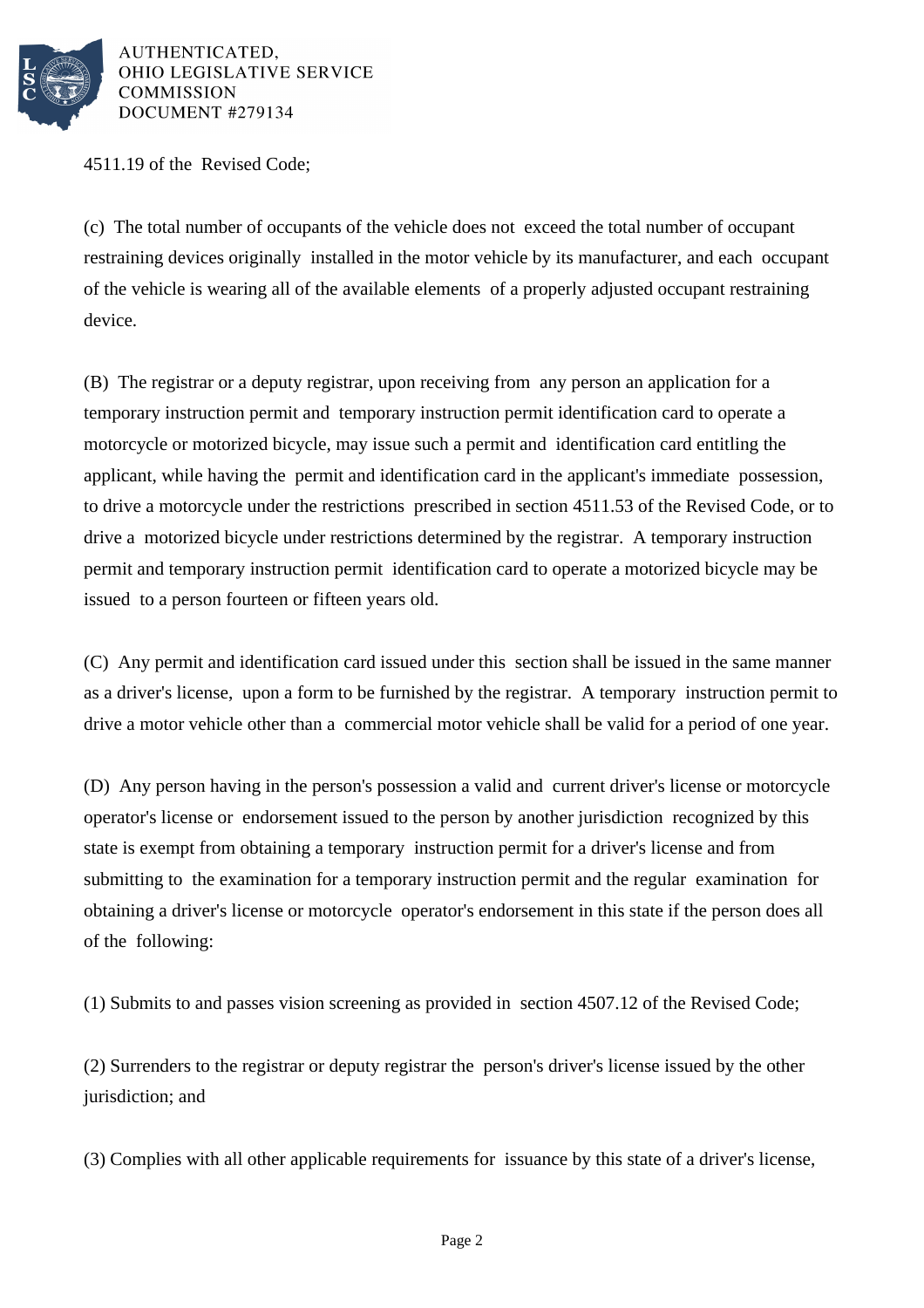

## AUTHENTICATED. OHIO LEGISLATIVE SERVICE **COMMISSION** DOCUMENT #279134

driver's license with a motorcycle operator's endorsement, or restricted license to operate a motorcycle.

If the person does not comply with all the requirements of this division, the person shall submit to the regular examination for obtaining a driver's license or motorcycle operator's endorsement in this state in order to obtain such a license or endorsement.

(E) The registrar may adopt rules governing the use of temporary instruction permits and temporary instruction permit identification cards.

(F)(1) No holder of a permit issued under division (A) of this section shall operate a motor vehicle upon a highway or any public or private property used by the public for purposes of vehicular travel or parking in violation of the conditions established under division (A) of this section.

(2) Except as provided in division (F)(2) of this section, no holder of a permit that is issued under division (A) of this section and that is issued on or after July 1, 1998, and who has not attained the age of eighteen years, shall operate a motor vehicle upon a highway or any public or private property used by the public for purposes of vehicular travel or parking between the hours of midnight and six a.m.

The holder of a permit issued under division (A) of this section on or after July 1, 1998, who has not attained the age of eighteen years, may operate a motor vehicle upon a highway or any public or private property used by the public for purposes of vehicular travel or parking between the hours of midnight and six a.m. if, at the time of such operation, the holder is accompanied by the holder's parent, guardian, or custodian, and the parent, guardian, or custodian holds a current valid driver's or commercial driver's license issued by this state, is actually occupying a seat beside the permit holder, and does not have a prohibited concentration of alcohol in the whole blood, blood serum or plasma, breath, or urine as provided in division (A) of section 4511.19 of the Revised Code.

(G)(1) Notwithstanding any other provision of law to the contrary, no law enforcement officer shall cause the operator of a motor vehicle being operated on any street or highway to stop the motor vehicle for the sole purpose of determining whether each occupant of the motor vehicle is wearing all of the available elements of a properly adjusted occupant restraining device as required by